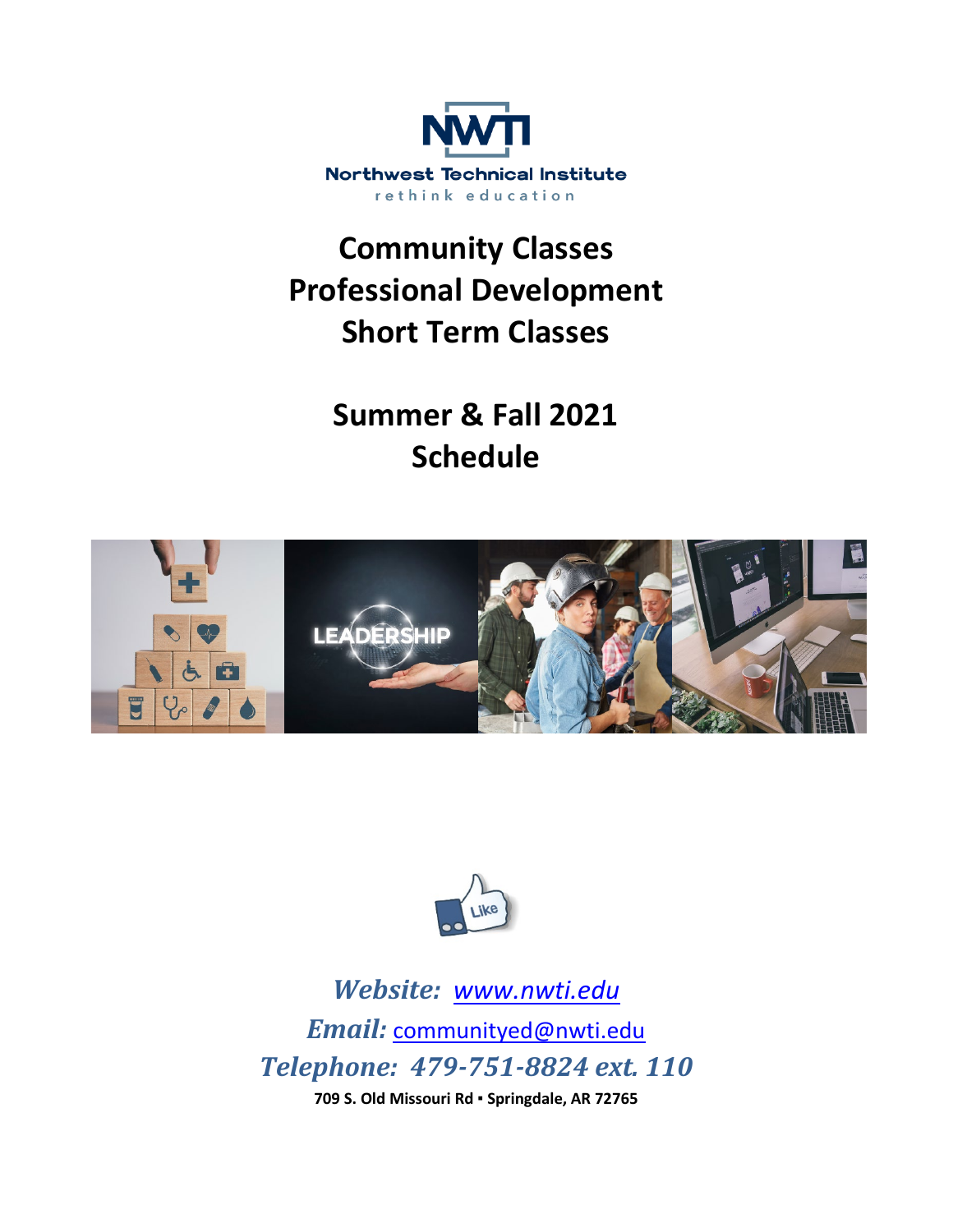#### **FALL 2021**

### **Administrative Skills**

| Course# | <b>Course Name</b>                    | <b>Day</b> | <b>Dates</b> | Time       | <b>Price</b> |
|---------|---------------------------------------|------------|--------------|------------|--------------|
| CEPM189 | Advanced Administrative Assistant     |            | Online       | Self-Paced | \$200        |
| CEPM190 | Administrative Assistant              |            | Online       | Self-Paced | \$200        |
| CEPM006 | <b>Basic Bookkeeping</b>              |            | Online       | Self-Paced | \$50         |
| CEPM007 | <b>Collaborative Business Writing</b> |            | Online       | Self-Paced | \$50         |
| CEPM008 | Social Meeting in the Workplace       |            | Online       | Self-Paced | \$50         |
| CEPM009 | Supply Chain Management               |            | Online       | Self-Paced | \$50         |

#### **Allied Health**

|         | <b>Course Name</b>        | <b>Day</b> | <b>Dates</b>      | <b>Time</b>        | <b>Price</b> |
|---------|---------------------------|------------|-------------------|--------------------|--------------|
| AHP1112 | <b>CNA</b>                | T/TH       | <b>TBA</b>        | $8:00am - 4:30pm$  | \$665        |
| AHP1112 | <b>CNA</b>                | M/W        | <b>TBA</b>        | $8:00am - 4:30pm$  | \$665        |
| AHP1112 | <b>CNA</b>                | M/W        | <b>TBA</b>        | $8:00am - 4:30pm$  | \$665        |
| AHP1112 | <b>CNA</b>                | T/TH       | <b>TBA</b>        | $8:00am - 4:30pm$  | \$665        |
| SPT1000 | <b>Sterile Processing</b> | T-TH       | Jan 12 - April 22 | 5:30 pm $-8:30$ pm | \$1465       |

### **Ammonia Refrigeration**

| C              | <b>Course Name</b>            | <b>Day</b> | <b>Dates</b> | <b>Time</b>   | <b>Price</b> |
|----------------|-------------------------------|------------|--------------|---------------|--------------|
| CEPM500        | Operator I                    | M-Th       | <b>TBA</b>   | 8:00am-4:00pm | \$1150       |
| CEPM500        | Operator I                    | M-Th       | <b>TBA</b>   | 8:00am-4:00pm | \$1150       |
| CEPM500        | Operator I                    | M-Th       | <b>TBA</b>   | 8:00am-4:00pm | \$1150       |
| <b>CEPM500</b> | Operator I                    | M-Th       | <b>TBA</b>   | 8:00am-4:00pm | \$1150       |
| CEPM501        | Introduction to Refrigeration | M/T        | <b>TBA</b>   | 8:00am-4:00pm | \$850        |
| CEPM502        | <b>Boiler I Training</b>      | M/T        | <b>TBA</b>   | 8:00am-4:00pm | <b>TBA</b>   |
| CEPM503-1      | Intro Hazmat Ammonia          | M/T        | <b>TBA</b>   | 8:00am-4:00pm | \$850        |
| CEPM503-3      | Intro Hazmat Ammonia          | M/T        | Aug 23-24    | 8:00am-4:00pm | \$850        |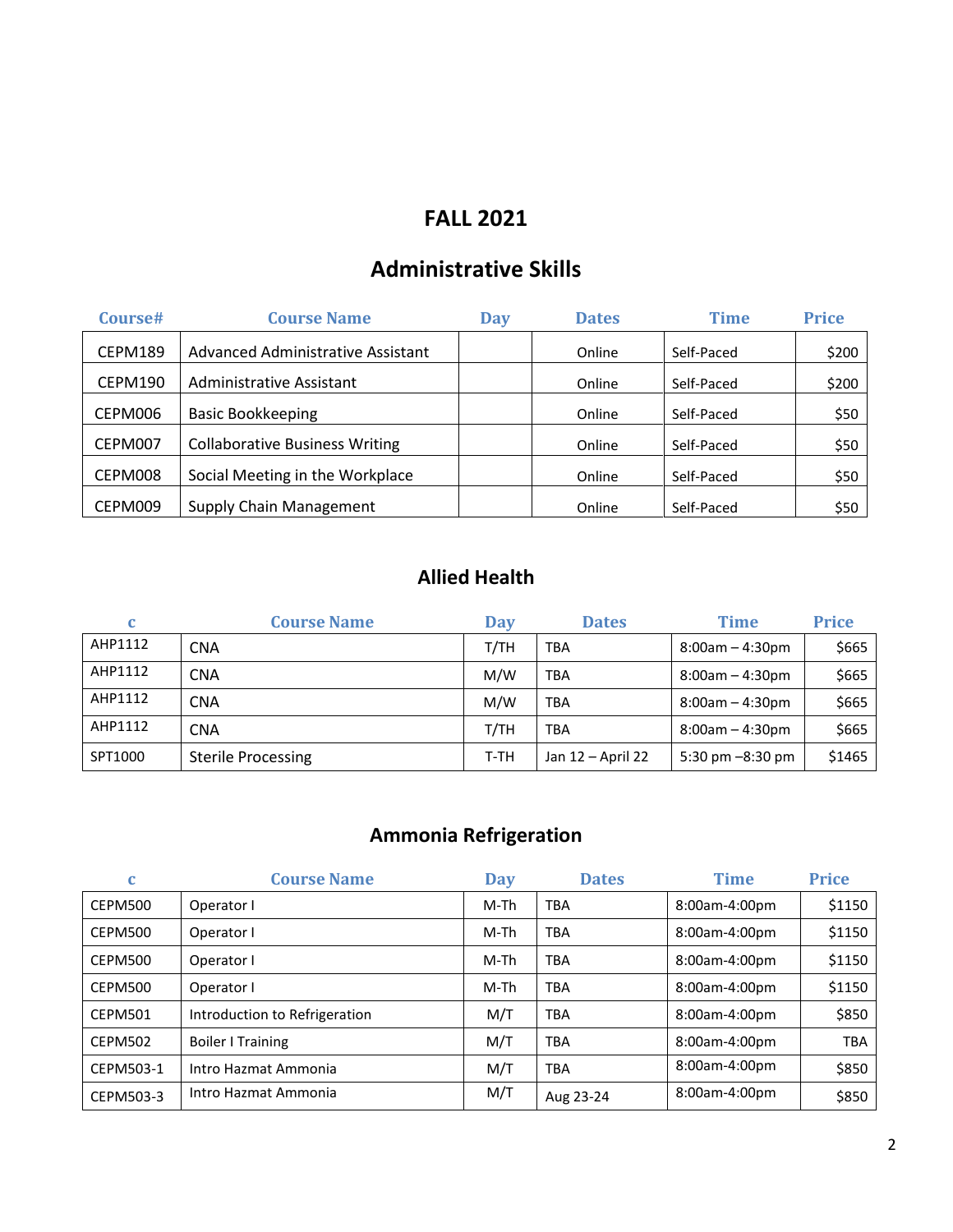| CEPM503-4 | Intro Hazmat Ammonia | M/T | Sep 13-14 | 8:00am-4:00pm | \$850 |
|-----------|----------------------|-----|-----------|---------------|-------|
| CEPM503-5 | Intro Hazmat Ammonia | M/T | Oct 4-5   | 8:00am-4:00pm | \$850 |
| CEPM503-6 | Intro Hazmat Ammonia | M/T | Nov 8-9   | 8:00am-4:00pm | \$850 |
| CEPM503-7 | Intro Hazmat Ammonia | M/T | Dec 13-14 | 8:00am-4:00pm | \$850 |

## **Apprenticeship**

| C      | <b>Course Name</b>                    | <b>Day</b> | <b>Dates</b>     | <b>Time</b>   | <b>Price</b> |
|--------|---------------------------------------|------------|------------------|---------------|--------------|
| APW200 | <b>Welding Apprenticeship</b>         |            | Aug 3-May 17     | $5:30 - 9:30$ | \$650        |
| APW200 | <b>Welding Apprenticeship</b>         | M          | Aug 2-May 16     | $5:30 - 9:30$ | \$650        |
| APW201 | IT Apprenticeship                     |            | Online           | Self-Paced    |              |
| AP202  | Industrial Electrician Apprenticeship | т          | Aug 3-May 17     | $5:30 - 9:30$ | \$650        |
| AP202  | Industrial Electrician Apprenticeship | Th         | Aug 5-May 19     | $5:30 - 9:30$ | \$650        |
| AP203  | Carpentry Apprenticeship              | Т          | Aug 3-May 17     | $5:30 - 9:30$ | \$           |
| AP204  | Plumbing Apprenticeship NWAPS         | Τ          | Call for times   | 5:30-9:30     | \$           |
| AP1ABC | Plumbing 1 Apprenticeship ABC         | M          | Call for times   | 5:30-9:30     | \$           |
| APEABC | Plumbing 2 Apprenticeship ABC         |            | Call for times   | $5:30-9:30$   | \$           |
| APECOE | Electrical Apprenticeship ACOE        |            | Aug $9 -$ May 13 | $5:30 - 9:30$ | \$           |

### **Career Development**

| Course# | <b>Course Name</b>              | Day | <b>Dates</b> | <b>Time</b> | <b>Price</b> |
|---------|---------------------------------|-----|--------------|-------------|--------------|
| CEOL001 | <b>Communication Strategies</b> |     | Online       | Self-Paced  | \$50         |
| CEOL002 | Entrepreneurship                |     | Online       | Self-Paced  | \$50         |
| CEOL003 | <b>Personal Branding</b>        |     | Online       | Self-Paced  | \$50         |
| CEOL004 | <b>Project Management</b>       |     | Online       | Self-Paced  | \$50         |
| CEOL005 | The Cloud and Business          |     | Online       | Self-Paced  | \$50         |
| CEOL006 | Women in Leadership             |     | Online       | Self-Paced  | \$50         |

#### **Construction/Industrial**

|           | <b>Course Name</b> | Dav | <b>Dates</b> | Time       | Price |
|-----------|--------------------|-----|--------------|------------|-------|
| CEPM 5040 | OSHA 10            |     | Online       | Self-Paced | \$50  |
| CEPM5041  | OSHA 30            | T W | TBA          | 8:00-4:00  | \$400 |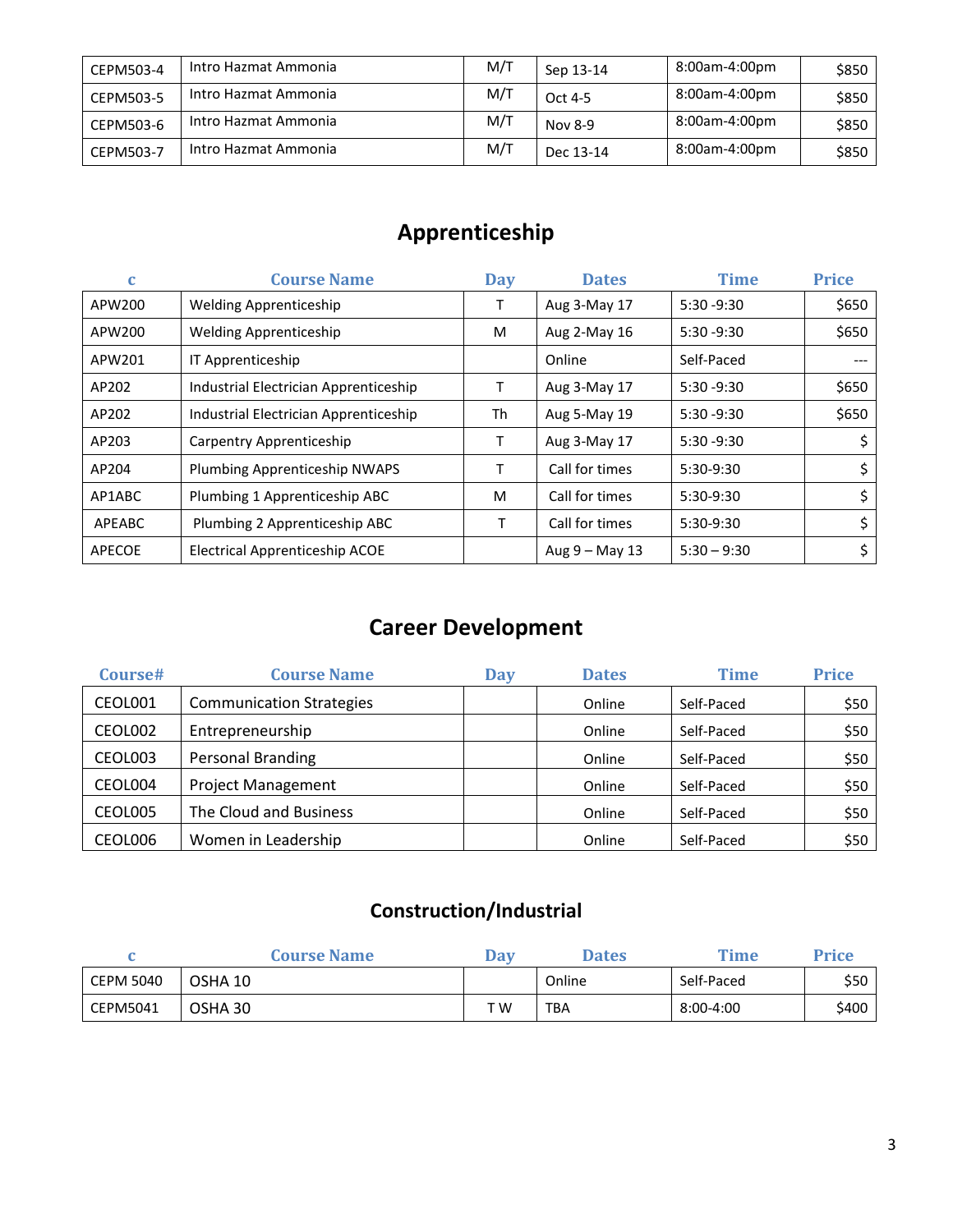### **Diesel**

| $\mathbf{C}$      | <b>Course Name</b>                                    | <b>Day</b>   | <b>Dates</b>    | <b>Time</b>             | <b>Price</b> |
|-------------------|-------------------------------------------------------|--------------|-----------------|-------------------------|--------------|
| <b>CEDTT 1204</b> | <b>Electrical Systems</b>                             | <b>MTWTF</b> | TBD             | $8:00 - 10:00$ am       | \$300        |
| <b>CEDTT 2304</b> | <b>Diesel Engines</b>                                 | <b>MTWTF</b> | TBD             | $8:00 - 10:00$ am       | \$240        |
| <b>CEDTT 3502</b> | <b>Tractor Climate Control</b>                        | <b>MTWTF</b> | TBD             | $1:00 - 3:00 \text{pm}$ | \$120        |
| <b>CEDTT 3506</b> | <b>Heavy Duty Electrical</b>                          | <b>MTWTF</b> | TBD             | $1:00 - 3:00$ pm        | \$360        |
| <b>CEDTT 2901</b> | <b>Truck Trailer Hydraulics</b>                       | <b>MTWTF</b> | TBD             | $8:00 - 10:00$ am       | \$120        |
| <b>CEDTT 1505</b> | <b>Tractor Trailer Brakes</b>                         | <b>MTWTF</b> | TBD             | $8:00 - 10:00$ am       | \$300        |
| <b>CEDTT 2604</b> | Heavy Duty Drive Trains & Axles                       | <b>MTWTF</b> | TBD             | $8:00 - 10:00$ am       | \$240        |
| CEDTT 3302        | <b>Preventative Maintenance Inspections</b><br>Diesel | <b>MTWTF</b> | TBD             | $1:00 - 3:00 \text{pm}$ | \$120        |
| CEPM225           | ASE Certification Test Prep                           |              | Call for times  |                         | \$85         |
| CEPM220           | 609 Certification Test Prep                           |              | Call for times  |                         | \$85         |
| CEPM244           | Multi-meter                                           | M            | Oct 11          | $6:00 - 900$ pm         | \$75         |
| CEPM300           | Introduction to Diesel                                | T,TH         | Sep 14 – Oct 21 | 6:00-9:00pm             | \$300        |
| CEPM408           | <b>After Treatment</b>                                | M,T          | Oct 25- Oct 26  | 6:00-9:00pm             | \$150        |

#### **Human Resources**

| Course# | <b>Course Name</b>           | <b>Day</b> | <b>Dates</b> | <b>Time</b> | <b>Price</b> |
|---------|------------------------------|------------|--------------|-------------|--------------|
| CEPM175 | Aphr Test Prep               | <b>TH</b>  | <b>TBA</b>   | 4:30-6:30   | \$595        |
| CEOL007 | Developing a Lunch and Learn |            | Online       | Self-Paced  | \$50         |
| CEOL008 | Diversity and Inclusion      |            | Online       | Self-Paced  | \$50         |
| CEOL009 | <b>Generation Gaps</b>       |            | Online       | Self-Paced  | \$50         |
| CEOL010 | Health and Wellness at Work  |            | Online       | Self-Paced  | \$50         |
| CEOL011 | <b>Millennial Onboarding</b> |            | Online       | Self-Paced  | \$50         |
| CEOL012 | Office Health and Safety     |            | Online       | Self-Paced  | \$50         |
| CEOL013 | Train-The-Trainer            |            | Online       | Self-Paced  | \$50         |

### **Information Systems**

|         | <b>Course Name</b>              | Dav | <b>Dates</b> | Time       | <b>Price</b> |
|---------|---------------------------------|-----|--------------|------------|--------------|
| CEPM175 | CompTIA IT Fundamentals         |     | Online       | Self-paced | \$450        |
| CEPM176 | CompTIA A+ with voucher         |     | Online       | Self-Paced | \$650        |
| CEPM177 | CompTIA Network + with voucher  |     | Online       | Self-Paced | \$650        |
| CEPM178 | CompTIA Security + with voucher |     | Online       | Self-Paced | \$650        |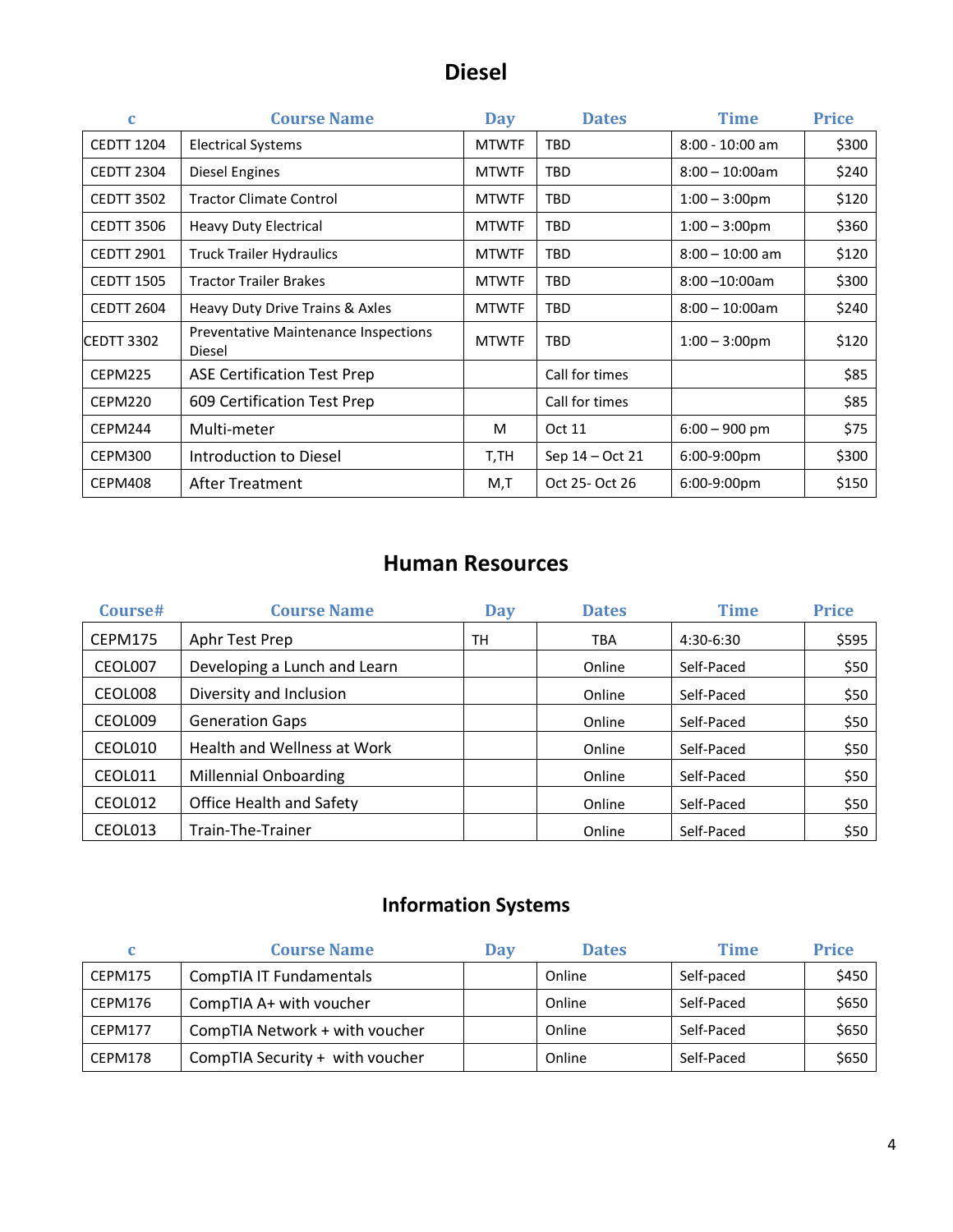### **Microsoft Office Specialist**

| Course# | <b>Course Name</b>             | Dav | <b>Dates</b> | <b>Time</b> | <b>Price</b> |
|---------|--------------------------------|-----|--------------|-------------|--------------|
| CEPM179 | Microsoft Word 2016 Essentials |     | Online       | Self-Paced  | \$50         |
| CEPM180 | Microsoft Word 2016 Expert     |     | Online       | Self-Paced  | \$50         |
| CEPM181 | Excel 2016 Essentials          |     | Online       | Self-Paced  | \$50         |
| CEPM182 | Excel 2016 Expert              |     | Online       | Self-Paced  | \$50         |

### **Personal Development**

| Course# | <b>Course Name</b>              | <b>Day</b> | <b>Dates</b> | Time       | <b>Price</b> |
|---------|---------------------------------|------------|--------------|------------|--------------|
| CEOL015 | Anger Management                |            | Online       | Self-Paced | \$50         |
| CEOL016 | <b>Critical Thinking</b>        |            | Online       | Self-Paced | \$50         |
| CEOL017 | <b>Improving Self-Awareness</b> |            | Online       | Self-Paced | \$50         |
| CEOL018 | <b>Public Speaking</b>          |            | Online       | Self-Paced | \$50         |
| CEOL019 | Social Learning                 |            | Online       | Self-Paced | \$50         |
| CEOL020 | Taking Initiative               |            | Online       | Self-Paced | \$50         |

### **Sales and Marketing**

| Course# | <b>Course Name</b>                   | <b>Day</b> | <b>Dates</b> | <b>Time</b> | <b>Price</b> |
|---------|--------------------------------------|------------|--------------|-------------|--------------|
| CEPM191 | Frontline Supervisor in Retail Sales |            | Online       | Self-Paced  | \$200        |
| CEOL020 | <b>Body Language Basics</b>          |            | Online       | Self-Paced  | \$50         |
| CEOL021 | Creating a Great Webinar             |            | Online       | Self-Paced  | \$50         |
| CEOL022 | High Performance Teams Inside the    |            | Online       | Self-Paced  | \$50         |
|         | Company                              |            |              |             |              |
| CEOL023 | <b>Presentation Skills</b>           |            | Online       | Self-Paced  | \$50         |
| CEOL024 | Servant Leadership                   |            | Online       | Self-Paced  | \$50         |
| CEOL025 | <b>Social Media Marketing</b>        |            | Online       | Self-Paced  | \$50         |

### **Small Gas Engine Repair**

| Course# | <b>Course Name</b>      | $\boldsymbol{\mathsf{v}}$ | <b>Dates</b> | Time        | Price |
|---------|-------------------------|---------------------------|--------------|-------------|-------|
| CEPM205 | Small Gas Engine Repair | M                         | Feb 21       | 6:00-9:00pm | \$250 |

### **Supervisors and Managers**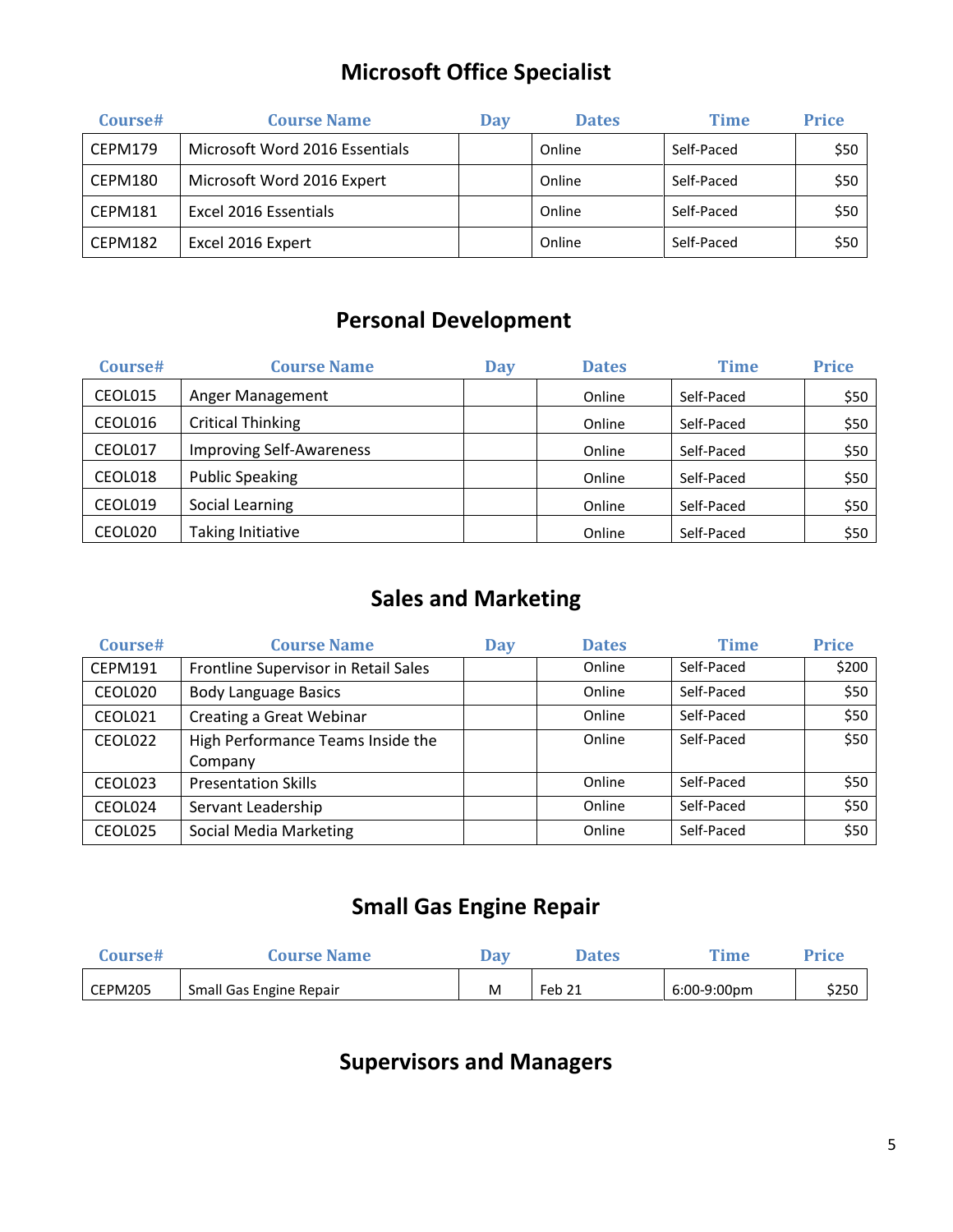| Course# | <b>Course Name</b>                   | <b>Day</b> | <b>Dates</b> | <b>Time</b> | <b>Price</b> |
|---------|--------------------------------------|------------|--------------|-------------|--------------|
| CEOL026 | <b>Budgets and Financial Reports</b> |            | Online       | Self-Paced  | \$50         |
| CEOL027 | <b>Employee Motivation</b>           |            | Online       | Self-Paced  | \$50         |
| CEOL028 | Lean Process and Six Sigma           |            | Online       | Self-Paced  | \$50         |
| CEOL029 | <b>Supervising Others</b>            |            | Online       | Self-Paced  | \$50         |
|         | Virtual Team Building and            |            |              |             |              |
| CEOL030 | Management                           |            | Online       | Self-Paced  | \$50         |
| CEOL031 | <b>Budgets and Financial Reports</b> |            | Online       | Self-Paced  | \$50         |

#### **Workplace Essentials**

| Course# | <b>Course Name</b>                    | <b>Day</b> | <b>Dates</b> | <b>Time</b> | <b>Price</b> |
|---------|---------------------------------------|------------|--------------|-------------|--------------|
| CEOL032 | Appreciative Inquiry                  |            | Online       | Self-Paced  | \$50         |
| CEOL033 | Civility in the Workplace             |            | Online       | Self-Paced  | \$50         |
| CEOL034 | <b>Customer Service</b>               |            | Online       | Self-Paced  | \$50         |
| CEOL035 | Respect in the Workplace              |            | Online       | Self-Paced  | \$50         |
| CEOL036 | <b>Risk Assessment and Management</b> |            | Online       | Self-Paced  | \$50         |
| CEOL037 | Respect in the Workplace              |            | Online       | Self-Paced  | \$50         |
| CEOL038 | <b>Teamwork and Team Building</b>     |            | Online       | Self-Paced  | \$50         |

#### **Welding**

| Course# | <b>Course Name</b>       | Dav | <b>Dates</b> | <b>Time</b>      | Price |
|---------|--------------------------|-----|--------------|------------------|-------|
| CEPM200 | Basic Welding            | M   | Jan 24       | $6:00 - 9:00$ pm | \$450 |
| CEPM288 | <b>Stainless Welding</b> | ⊤/W | <b>TBA</b>   | 8:00-3:00        | \$250 |

#### **Registration Information**

**PLEASE** register at least five (5) business days prior to the beginning of the class. Classes are first come first serve. For on campus classes tuition must be paid at the time of registration in order to hold your spot in the class.

Registration and payment may be completed in person or by mail. Acceptable payment methods include cash, check, Visa, MasterCard, and Discover. If registering by mail, please print the registration form from the Community Education link on the NTI website, complete and mail with payment to:

> **Northwest Technical Institute Attn: Registrar P. O. Box 2000 Springdale, AR 72765**